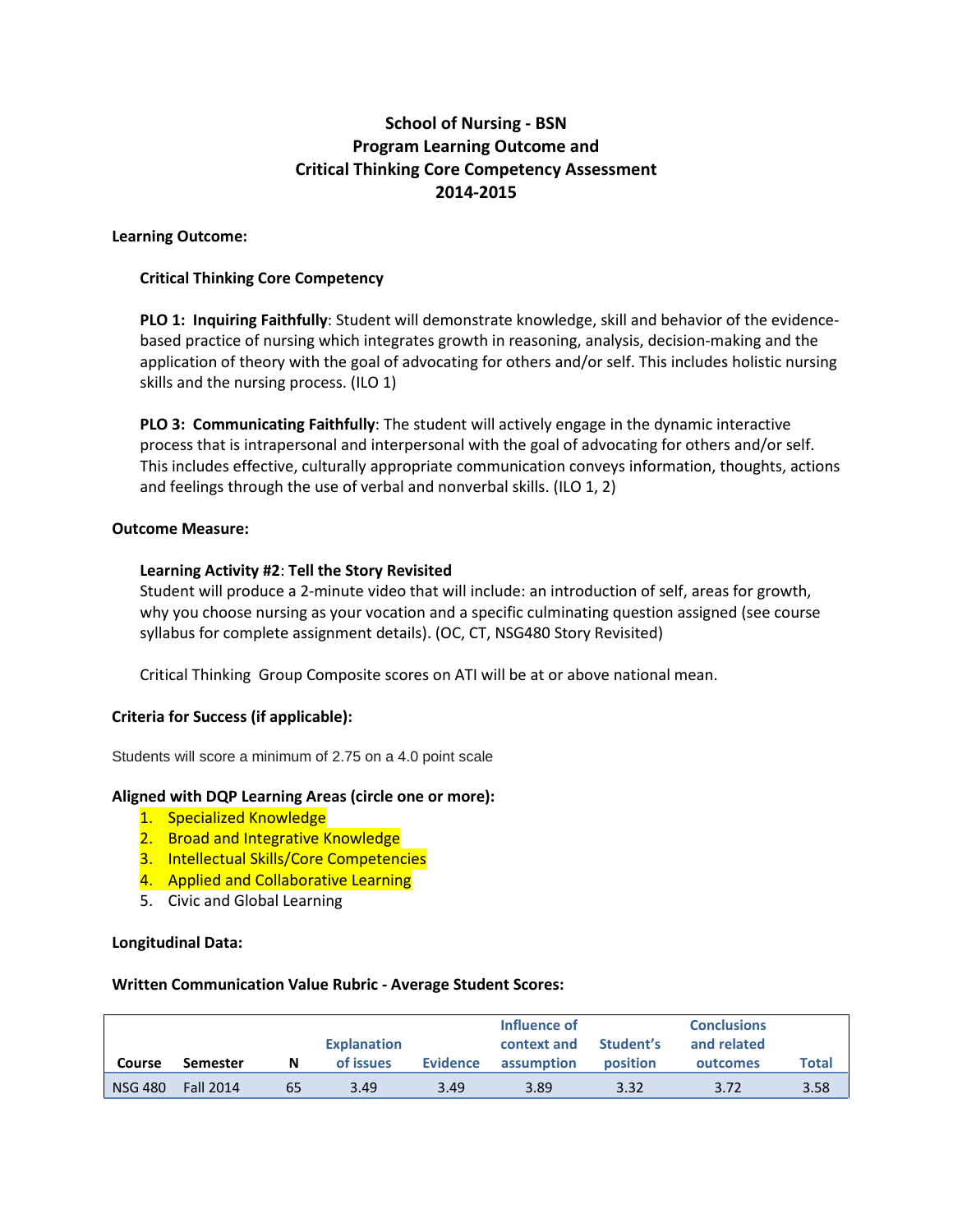| NSG 480 Spring 2015 | 35 | $\sim$ $\sim$ | 89.ر | $ -$ | .80 | '.89 |  |
|---------------------|----|---------------|------|------|-----|------|--|
|                     |    |               |      |      |     |      |  |

| CHING THILINGS SCOTES TIONS SOPHONIOLE YEAR ATT. |                            |                             |  |  |  |  |  |
|--------------------------------------------------|----------------------------|-----------------------------|--|--|--|--|--|
| AY-Sophomore                                     | <b>Group National Mean</b> | <b>PLNU Group Composite</b> |  |  |  |  |  |
| <b>Fall 2013</b>                                 | 68%                        | 74%                         |  |  |  |  |  |
| <b>Fall 2014</b>                                 | 68%                        | 76%                         |  |  |  |  |  |
| <b>Fall 2015</b>                                 | 68%                        | 75.5%                       |  |  |  |  |  |

#### **Critical Thinking Scores from sophomore year ATI:**

# **Conclusions Drawn from Data:**

Students are meeting established benchmarks for both AAC & U rubric and ATI testing. Current methods of teaching/learning are providing adequate means to measure.

ATI testing is specific to nursing students across the country and are nationally normed. We use the data as baseline for sophomores as they enter the nursing major. Any student who falls below the national norm is individually counseled regarding study habits, time management and prioritization.

There are seven components included in the critical thinking test: Critical Thinking, Analysis, Evaluation, Explanation, Inference, Interpretation and Self-regulation. PLNU Sophomores typically score below the national mean in Inference. Broadly, this is the ability to draw conclusions on evidence, to differentiate between conclusions…to identify knowledge gaps or needs. It wouldn't be expected that a sophomore would score at mean upon entrance to the major.

#### **Changes to be Made Based on Data:**

We need to measure critical thinking as the students graduate. We have not tested seniors for critical thinking in several years. Beginning Spring 2016, we will resume testing seniors for critical thinking. Hopefully, they will have improved.

Continue to monitor.

#### **Rubric Used:**

AAC&U Critical Thinking Value Rubric